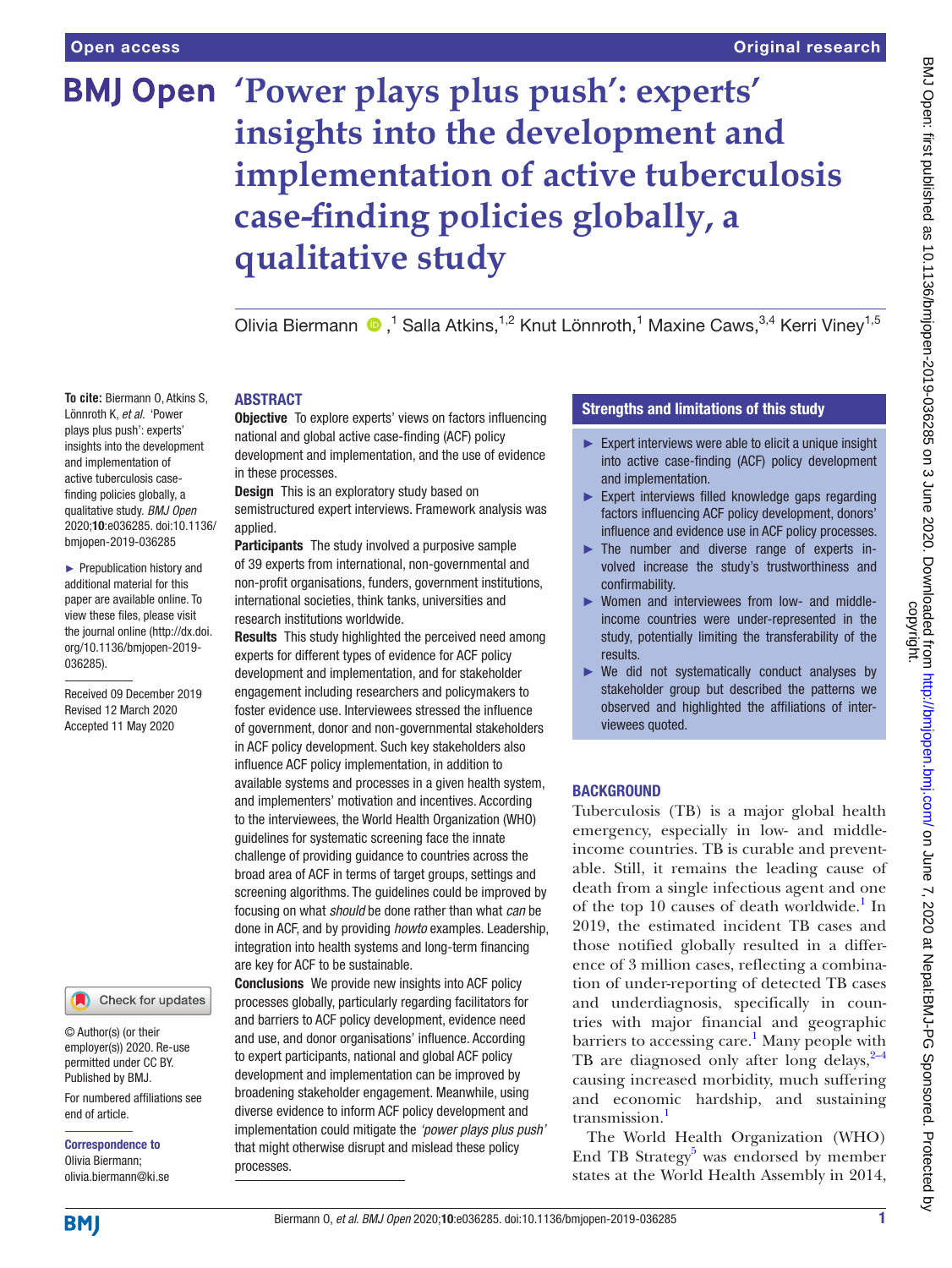while the United Nations (UN) Sustainable Develop-ment Goals<sup>[6](#page-10-3)</sup> were adopted in 2015. Both are aimed at ending the global TB epidemic. Subsequently, there has been increasing international attention on TB. In 2017, the Global Ministerial Conference on Ending TB in the Sustainable Development Era took place in Russia, with the aim of accelerating implementation of the End TB Strategy.<sup>7</sup> In 2018, the UN held the first-ever General Assembly high-level meeting on TB in New York, which endorsed a political declaration to speed up progress towards ending TB. This declaration was adopted by the General Assembly on 10 October 201[8](#page-10-5).<sup>8</sup> Both the Global Ministerial Conference and the General Assembly re-emphasised the importance of active case-finding (ACF).

Ending TB will require intensified activity to increase TB case detection.<sup>[5](#page-10-2)</sup> One strategy for increased TB case detection is systematic screening, which is defined by the WHO as the 'systematic identification of people with suspected active TB, in a predetermined target group, using tests, examinations or other procedures that can be applied rapidly'.<sup>9</sup> ACF is synonymous with systematic screening for active TB, although it usually implies screening outside of health facilities. ACF is mostly provider initiated. It may target people who do not seek appropriate healthcare because they: do not have or recognise symptoms, do not perceive that they have a health problem requiring medical attention, or face barriers in accessing appropriate care.<sup>[9](#page-10-6)</sup>

ACF has been implemented for decades primarily in high-income countries, starting with mass screening campaigns in the general population in the 1950s and 1960s, then moving towards specific risk populations in recent decades, such as migrants from high-incidence countries and prison populations.<sup>[10 11](#page-10-7)</sup> In low- and middleincome countries, the interest in ACF has increased in recent years, mainly as a response to a sustained case detection gap documented in TB prevalence surveys, annual Global TB Reports produced by  $WHO<sup>1</sup>$  $WHO<sup>1</sup>$  $WHO<sup>1</sup>$  and the development of new WHO guidelines on systematic screening.<sup>[9](#page-10-6)</sup>

Questions remain about both *if* ACF in general is worthwhile, as well as *how* to best develop and implement ACF in a given context as a synergistic, rather than parallel structure to the given health system. The evidence base is weak concerning the benefits and cost-effectiveness of ACF on both individual and community levels and how these vary between target risk groups.<sup>12</sup> However, potential benefits of ACF for patients include reduced morbidity, mortality and socioeconomic consequences due to earlier diagnosis, while society can benefit from TB infection prevention, reduced transmission and a reduced burden of TB.<sup>9</sup> There is some evidence that TB screening in high-risk groups can significantly increase TB case notifications. $13\frac{15}{15}$  Yet, from the health system perspective screening can be costly and lead to diversion of scarce resources. It can also cause harm to patients, for example, by increasing the risk of false-positive diagnoses, creating an additional financial burden associated

BMJ Open: first published as 10.1136/bmjopen-2019-036285 on 3 June 2020. Downloaded from http://bmjopen.bm/ on June 7, 2020 at Nepal:BMJ-PG Sponsored. Protected by<br>copyright. BMJ Open: first published as 10.1136/bmjopen-2019-036285 on 3 June 2020. Downloaded from bttp://bmjopen.bmj.com/ an une 7, 2020 at Nepal:BMJ-PG Sponsored. Protected by

with attending screening and follow-up, or increased stigma and discrimination, if not properly targeted and implemented.<sup>[16](#page-10-10)</sup>

The potential benefits and challenges of ACF need to be carefully balanced when designing and implementing ACF. Given the relatively weak evidence base for ACF, related policy development and implementation processes rely on stakeholders' tacit knowledge, values and preferences. Yet, little is known about the latter, which potentially impact the development and implementation of national and global ACF policies. The aim of this study was to explore the views of experts on the factors that influence ACF policy development and implementation, and their views of the use of evidence in these processes.

# **METHODS**

This was an exploratory study based on semistructured expert interviews.<sup>17</sup> The research team used the Consolidated Criteria for Reporting Qualitative Research check- $list^{18}$  $list^{18}$  $list^{18}$  to report the study ([online supplementary file 1\)](https://dx.doi.org/10.1136/bmjopen-2019-036285).

OB is a doctoral student in public health sciences focusing on ACF. She has experience in qualitative research. The multidisciplinary research team consisting of a medical doctor, an epidemiologist, a microbiologist and a social scientist were involved in this study to ensure different viewpoints were included on ACF policy development and implementation.

# Recruitment and sample selection

The interviewees were purposively sampled to include stakeholders involved in ACF policy development and implementation based at international (n=16), nongovernmental (n=2) and non-profit organisations (n=2), funders (n=4), government institutions (n=2), international societies (such as the International Society of Travel Medicine, but in the TB field) (n=2), think tanks  $(n=1)$ , universities  $(n=6)$  and research institutions  $(n=3)$ , as well as one independent consultant. The research team compiled the initial list of interviewees based on knowledge of networks of experts and on the published scientific literature. The list was discussed with, expanded and verified by two independent experts in the field.

The primary investigator (OB) contacted 50 individuals via email. Of these, two suggested that their colleagues be interviewed instead, eight did not reply and one declined participation due to lack of time and interest. Seven of the 11 people (64%) who declined participation were female. [Table](#page-2-0) 1 provides an overview of the 39 participants who agreed to participate, their sex, professional affiliation and country where they are currently based, classified according to the World Bank.<sup>19</sup> In the Results section, we have used quotes from interviewees across all country income levels to increase the dependability of the results.[20](#page-10-14) Moreover, where possible in the results, we have tried to reflect all participants' voices.

# Data collection

OB collected the data between February and May 2018 through semistructured interviews via the phone or in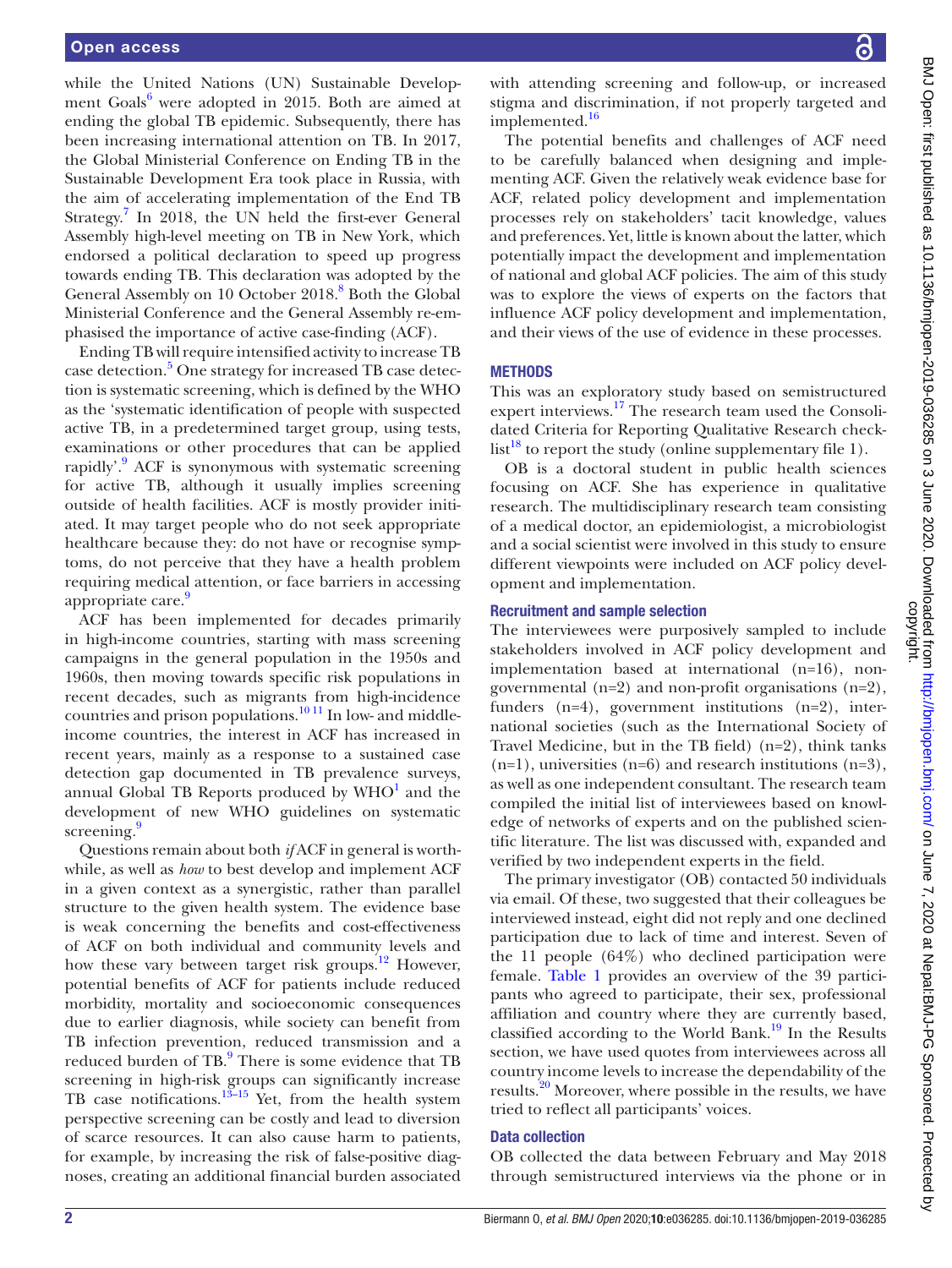<span id="page-2-0"></span>

| <b>Table 1</b> | Participants and their background information (in chronological order) |                               |                                                                  |  |  |  |
|----------------|------------------------------------------------------------------------|-------------------------------|------------------------------------------------------------------|--|--|--|
| ID             | Sex                                                                    | <b>Affiliation</b>            | Country classification according to the World Bank <sup>19</sup> |  |  |  |
| 1              | Male                                                                   | <b>University</b>             | High-income country                                              |  |  |  |
| 2              | Male                                                                   | International organisation    | Low-income country                                               |  |  |  |
| 3              | Male                                                                   | Government institution        | Low-income country                                               |  |  |  |
| 4              | Male                                                                   | International organisation    | Low-income country                                               |  |  |  |
| 5              | Male                                                                   | Government institution        | Low-income country                                               |  |  |  |
| 6              | Male                                                                   | International organisation    | Low-income country                                               |  |  |  |
| 7              | Male                                                                   | Non-governmental organisation | Low-income country                                               |  |  |  |
| 8              | Male                                                                   | Non-governmental organisation | Low-income country                                               |  |  |  |
| 9              | Female                                                                 | <b>Research institution</b>   | High-income country                                              |  |  |  |
| 10             | Male                                                                   | International organisation    | High-income country                                              |  |  |  |
| 11             | Male                                                                   | International organisation    | High-income country                                              |  |  |  |
| 12             | Male                                                                   | Research institution          | High-income country                                              |  |  |  |
| 13             | Female                                                                 | Non-profit organisation       | Upper middle-income country                                      |  |  |  |
| 14             | Female                                                                 | International society         | Lower middle-income country                                      |  |  |  |
| 15             | Male                                                                   | Funder                        | High-income country                                              |  |  |  |
| 16             | Male                                                                   | International organisation    | High-income country                                              |  |  |  |
| 17             | Female                                                                 | International organisation    | High-income country                                              |  |  |  |
| 18             | Male                                                                   | Research institution          | High-income country                                              |  |  |  |
| 19             | Male                                                                   | International organisation    | High-income country                                              |  |  |  |
| 20             | Male                                                                   | University                    | High-income country                                              |  |  |  |
| 21             | <b>Male</b>                                                            | <b>University</b>             | High-income country                                              |  |  |  |
| 22             | Male                                                                   | International society         | High-income country                                              |  |  |  |
| 23             | Female                                                                 | Think tank                    | High-income country                                              |  |  |  |
| 24             | Female                                                                 | International organisation    | High-income country                                              |  |  |  |
| 25             | Male                                                                   | International organisation    | High-income country                                              |  |  |  |
| 26             | Male                                                                   | International organisation    | High-income country                                              |  |  |  |
| 27             | Male                                                                   | Independent consultant        | Lower middle-income country                                      |  |  |  |
| 28             | Male                                                                   | International organisation    | High-income country                                              |  |  |  |
| 29             | Male                                                                   | International organisation    | Lower middle-income country                                      |  |  |  |
| 30             | Male                                                                   | Funder                        | High-income country                                              |  |  |  |
| 31             | Male                                                                   | Funder                        | Lower middle-income country                                      |  |  |  |
| 32             | Male                                                                   | University                    | High-income country                                              |  |  |  |
| 33             | Male                                                                   | Funder                        | High-income country                                              |  |  |  |
| 34             | Male                                                                   | International organisation    | Lower middle-income country                                      |  |  |  |
| 35             | Male                                                                   | International organisation    | High-income country                                              |  |  |  |
| 36             | Female                                                                 | University                    | Low-income country                                               |  |  |  |
| 37             | Male                                                                   | <b>University</b>             | High-income country                                              |  |  |  |
| 38             | Male                                                                   | Non-profit organisation       | High-income country                                              |  |  |  |
| 39             | Male                                                                   | International organisation    | Upper middle-income country                                      |  |  |  |

person. She developed the interview guides [\(online](https://dx.doi.org/10.1136/bmjopen-2019-036285) [supplementary file 2\)](https://dx.doi.org/10.1136/bmjopen-2019-036285) which MC, KL and KV provided feedback on. The first interview was conducted as a pilot interview after which the guide was revised, making it shorter to focus on the principal topics of interest.

After providing information about the study and obtaining informed written consent, OB asked the interviewees about their experience in developing and/or implementing ACF policies, factors that influenced these policy processes and the use of evidence. The interviews were audio recorded. No repeat interviews were carried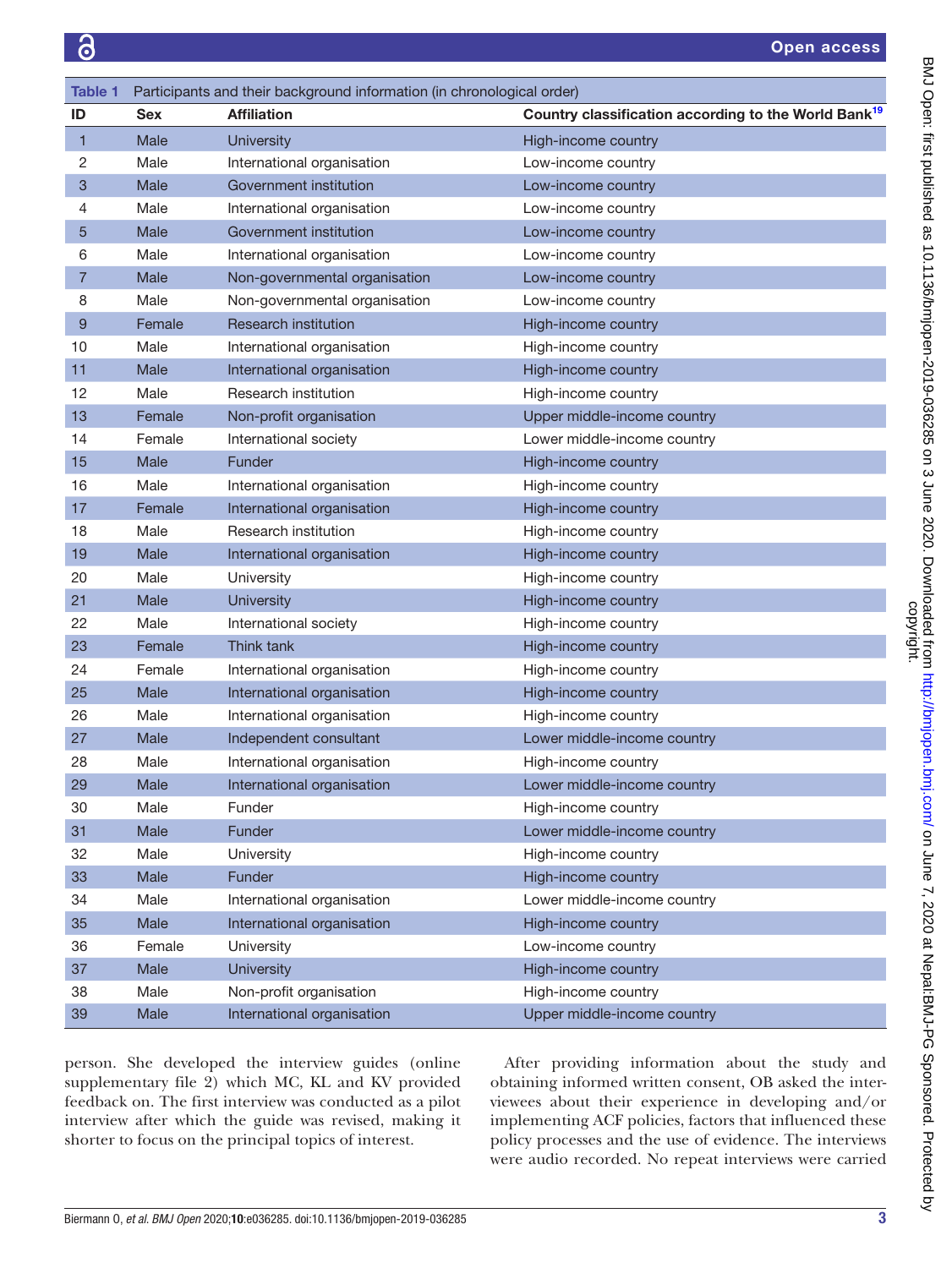out and no formal field notes were taken. OB conducted interviews aiming to ensure that the sample would hold adequate information power to develop new knowledge.<sup>[21](#page-10-15)</sup> The large number of participants was deemed necessary given the broad aim of the study and that all interviewees had extremely relevant experience related to different aspects of ACF policy development and implementation. This allowed capturing opinions from the diverse range of experts involved in ACF policy development and implementation, but also led to the decision to present parts of the results (on the perceived benefits and risks of ACF) in a separate article to do justice to the breadth and depth of the findings.

Eleven interviews were carried out in person; out of these, eight interviews were conducted during a field visit to Nepal, two during WHO meetings and one during a visit to an international organisation. During the interviews, only OB and the respective interviewee were present. The typical duration of an interview was 30–60minutes. OB transcribed 10 of the audio-recorded interviews verbatim, while the remaining ones were transcribed by a professional company. The anonymity and confidentiality of the participants were ensured by unique assigned number codes and removing all identifiers except the respondent affiliation in the presentation of the results. OB offered all participants the opportunity to view their transcripts for comments or correction, however, only three participants requested to see the transcripts. No comments or corrections were made by those who chose to view the transcripts.

#### Data analysis

OB analysed the qualitative data from the expert interviews with *NVivo V.11* using framework analysis.[17](#page-10-11) The data were analysed abductively; defining themes a priori, while allowing for the identification of additional themes based on the data. Using the framework analysis approach as described by Gale *et al*, [22](#page-10-16) OB coded all interviews and developed an analytical framework. SA and KV provided comments on the coding, based on which OB revised the codes. The data were then charted into a framework matrix, on which SA and KV provided feedback. OB interpreted the data by writing memos for each study theme, and discussed these with SA, KL and KV. [Table](#page-3-0) 2 provides an example of the coding process.

#### Patient and public involvement

The preliminary findings were shared at three different scientific conferences in 2018. The interaction with participants of these events provided unique opportunities for validating the findings. For the presentation of preliminary findings at the World Union Conference on Lung Health, personalised invitations were sent to all 39 interviewees. A few interviewees attended and two provided feedback. As such, the presentation of preliminary findings gave an opportunity for member checking. No direct changes were made based on the validation and member checking, but these processes helped to more critically reflect on the findings. Once published, the results of this study will be reported back to all interviewees. In addition, targeted issue briefs will be developed for researchers and decision-makers in the field. We will also share the results with the public via a video and short messages on social media.

# **RESULTS**

We generated the following themes from the data: (1) evidence generation and use, (2) factors influencing ACF policy development, (3) factors influencing ACF policy implementation, (4) WHO guidelines on systematic screening, and (5) sustainability of ACF. [Table](#page-4-0) 3 provides an overview of the five main themes and the 16 related codes. The benefits and risks of ACF were additional major themes which will be analysed and discussed in a separate publication. Overall, the interviewees had a wide variety of views on ACF; from ACF being a '*waste basket*' for resources to it being '*common sense*'.

#### Theme 1: evidence generation and use

Most interviewees described the evidence on ACF as being relatively limited and emphasised the need to generate different types of evidence to inform ACF policy development and implementation. They stressed the importance of disseminating and exchanging evidence, of the demand for evidence by decision-makers and stakeholder engagement to enable evidence use. Apart from highlighting specific types of evidence, interviewees across the different settings had similar views with regard to this theme.

Interviewees highlighted that a variety of evidence is needed and demanded by decision-makers working on ACF; from effectiveness and health economic evaluations

<span id="page-3-0"></span>

| <b>Table 2</b> Example of the coding process                        |                                                                                                      |                           |                |                                                                     |  |  |  |
|---------------------------------------------------------------------|------------------------------------------------------------------------------------------------------|---------------------------|----------------|---------------------------------------------------------------------|--|--|--|
| <b>Interviewee</b>                                                  | Quote                                                                                                | Code                      | Category       | <b>Theme</b>                                                        |  |  |  |
| I-27, independent<br>consultant in a lower<br>middle-income country | 'So, I think it's the political<br>push that then forces the<br>technocrats to develop<br>policies.' | Government<br>influencing | and commitment | Government leadership Factors influencing ACF<br>policy development |  |  |  |
| ACF, active case-finding.                                           |                                                                                                      |                           |                |                                                                     |  |  |  |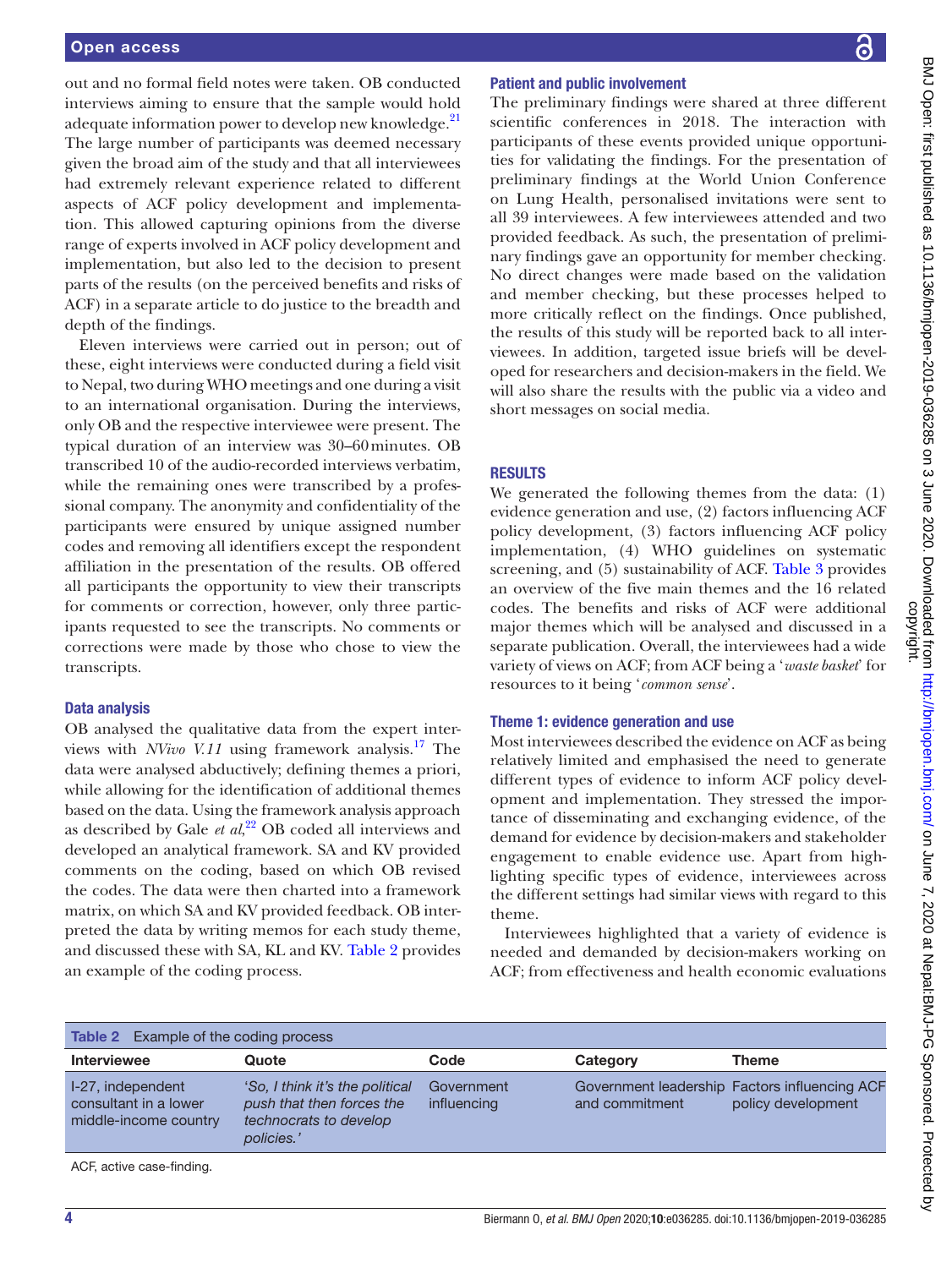<span id="page-4-0"></span>

| Table 3 Summary of major themes and categories related |  |
|--------------------------------------------------------|--|
| to ACF policy development and implementation           |  |

| 1                         | Evidence generation<br>and use                                 | 1              | Dissemination and<br>exchange of evidence            |  |  |
|---------------------------|----------------------------------------------------------------|----------------|------------------------------------------------------|--|--|
|                           |                                                                | 2              | Demand for evidence by<br>decision-makers            |  |  |
|                           |                                                                | 3              | Stakeholder engagement<br>to facilitate evidence use |  |  |
| $\overline{2}$            | <b>Factors influencing</b><br><b>ACF</b> policy<br>development | $\overline{1}$ | Government leadership<br>and commitment              |  |  |
|                           |                                                                | $\overline{2}$ | Donor funding                                        |  |  |
|                           |                                                                | 3              | Non-governmental<br>organisations' experience        |  |  |
| 3                         | Factors influencing<br><b>ACF policy</b><br>implementation     | 1              | Human and financial<br>resources                     |  |  |
|                           |                                                                | 2              | Systems, processes and<br>resources to build on      |  |  |
|                           |                                                                | 3              | Donor funding and related<br>target setting          |  |  |
|                           |                                                                | 4              | Government power                                     |  |  |
|                           |                                                                | 5              | Health workers'<br>motivation and incentives         |  |  |
| $\overline{4}$            | WHO guidelines on<br>systematic screening                      | $\overline{1}$ | Positive and negative<br>perceptions                 |  |  |
|                           |                                                                | $\overline{2}$ | Contextualisation of<br>global guidelines locally    |  |  |
|                           |                                                                | 3              | Suggested improvements                               |  |  |
| 5                         | Sustainability of ACF                                          | 1              | Opportunities for<br>sustainability                  |  |  |
|                           |                                                                | 2              | Challenges for<br>sustainability                     |  |  |
| ACF, active case-finding. |                                                                |                |                                                      |  |  |

to implementation and operational research. One interviewee from a university in a high-income country stressed that to demonstrate effectiveness, there is a need '*to do ACF in the context of randomized controlled trials*' (I-32). Another interviewee from a non-governmental organisation (NGO) in a low-income country highlighted the importance of distinguishing clearly where the decisions are being made; be it at the community, district or national level:

I think this is very important, ie what types of evidence you would need to make decisions at various levels (…). What evidence is enough evidence at what level to take the decision. (I-7)

Local evidence was said by many to play a significant role in, for instance, available health and diagnostic facilities, and health workers' capacity and experience in communicating with communities. In particular, evidence from national TB prevalence surveys was described as significant for TB policy development more broadly. Two interviewees from funding organisations in high-income

countries concluded that countries should be encouraged '*to adopt [ACF] policies based on the local evidence and then move forward, rather than waiting for systematic reviews*' (I-30) and '*you should implement enough to figure out what's practicable and what works, and then that should become policy*' (I-15). According to the interviewees, evidence use in ACF policy development and implementation necessitates evidence dissemination and exchange, especially to share unpublished findings. One interviewee from an international organisation highlighted:

Unfortunately, we are [from a low-income country] and we are not very good at publishing. We've got a wealth of experience that is unpublished (…) but it has been presented at several conferences. (I-35)

Depending on the country context, gaps may exist between evidence and policy and/or between policy and practice. As one interviewee from an international organisation in a high-income country pointed out:

Countries are different. As I said, in [that country] (…) from evidence to policy was difficult. But once it [ACF] was inside the policy or even without the policy, they used to easily convert it to practice. But here [in our country] (…) evidence to policy is easier, but policy to practice is more difficult. (I-28)

Interviewees emphasised that researchers should engage with key stakeholders from the beginning of the research process to foster research use in ACF policy development and implementation; stakeholders may include the WHO, the Ministry of Health and the National TB Programme.

'Make sure that you have the right partners from the beginning; partners who are going to take your results and actually do something with them. Because otherwise you are kind of doing it [research on ACF] in a vacuum,' said one interviewee from a university in a high-income country. (I-37)

Moreover, to spark dialogue through stakeholder engagement, an interviewee from an NGO in a lowincome country stressed that one must '*create platforms, or you need to use the platforms which are already there*' (I-7). Regular review meetings at subnational and national levels to discuss challenges and successes related to ACF offer one such platform. Overall, evidence use was said to be influenced by *who* is being engaged and by personal contacts which may be '*more important than they should be*'*,* as another interviewee from a university in a low-income country described (I-36).

# Theme 2: factors influencing ACF policy development

According to the interviewees, many different stakeholders influence ACF policy development, specifically governments, donors and NGOs. Interviewees underlined stakeholder involvement as being necessary for policy development and the contextualisation of global policy into local realities. Interviewees did not have any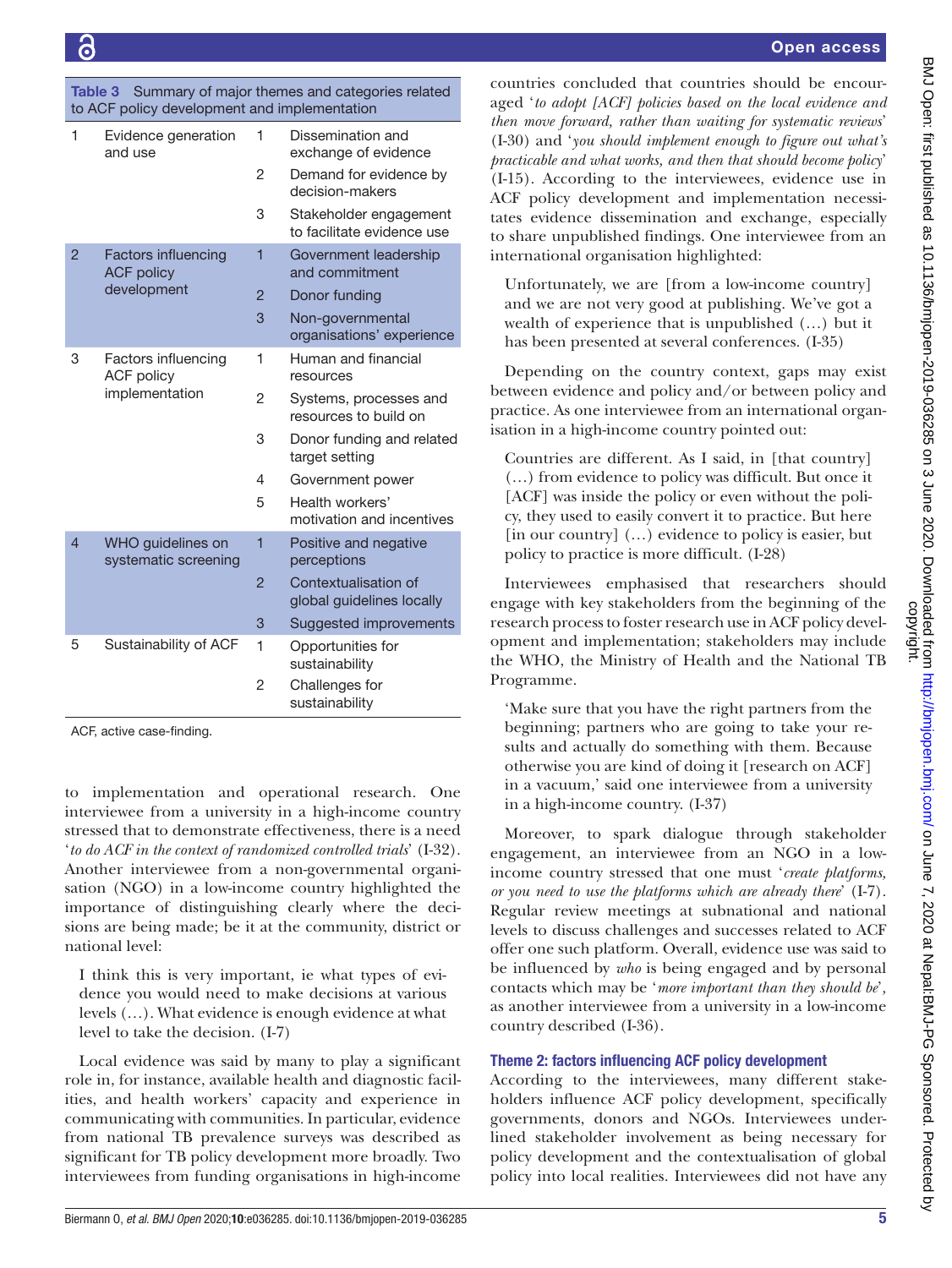contradicting views with regard to this theme, but rather highlighted the specific roles of certain stakeholders they thought were most influential in ACF policy development. The leadership, buy-in and commitment of governments and National TB Programmes were described as being vital for ACF policy development and implementation. India was mentioned as a prime example where political push '*forced the technocrats to develop policies and implement them*' (I-27, an independent consultant in a lower middleincome country). Governments make decisions for political reasons or donor incentives, even if these contradict the evidence. One representative from an international organisation in a high-income country highlighted an example of action perceived to be contradicting their view of the evidence:

Women and children of reproductive age (…) should only be included as part of the passive system not as a priority for ACF ever. But when you talk to NTP [National TB Programme] managers, there is strong political pressure and a perception that donors want them to focus on women and children. (I-24)

Donor organisations such as the Global Fund to Fight AIDS, Tuberculosis and Malaria and the case-finding initiative TB REACH (the latter is coordinated by the Stop TB Partnership and funded largely by Global Affairs Canada) were described as being influential in ACF policy development, for example, TB REACH was said to have '*brought this concept of ACF to the country*' (I-2, interviewee from an international organisation in a low-income country), while the Global Fund '*hold[s] every power to change things and not to change things*' regarding ACF policy development (I-7, representative from an NGO in a low-income country). Likewise, interviewees pointed out that donors' influence was linked to WHO's influence, as donors request countries to adopt WHO guidelines to be eligible for funding:

'Why national policymakers are looking mainly at things like WHO documents: because a lot of them get Global Fund money and Global Fund money is often aligned with countries implementing WHO policies,' described an interviewee who is based at a research institution in a high-income country. (I-9)

This observation was shared by another interviewee, from an NGO in a low-income country (I-8). Linking back to the preceding theme on evidence generation and use, TB REACH projects have the potential to generate useful evidence for future policy and practice, as an independent consultant in a lower middle-income country pointed out (I-27). Interviewees said that NGOs are often the 'implementers' of ACF whose years of experience are of great value for ACF policy development and they should therefore be involved in the same, for instance, in policy dialogues with the government and other key stakeholders. One representative of an NGO in a lowincome country stated:

We [NGOs] are the one who really deal with the people (…). We have the evidence. We have the good photographs. We have the data. (…) We are the ones who can influence [ACF policy development]. (I-8)

#### Theme 3: factors influencing ACF policy implementation

Interviewees elaborated on available resources, systems and processes within a given health system, donor and government stakeholders, as well as the motivation and incentives for health workers as major factors influencing ACF policy implementation. Interviewees emphasised the role of particular stakeholders, as well as barriers and facilitators they thought were most influential in ACF policy implementation, while no clearly contradictory views on this theme emerged. The implementation and scale-up of ACF policies depend on the availability of financial resources, as many interviewees stressed.

'We realized that in a country like [our country], we have great policies. The problem is the implementation. (…) And this is where the support of the development partners, funded through PEPFAR [The President's Emergency Plan For AIDS Relief], have been key to implement these policies, particularly ACF policies,' one interviewee described. (I-39, interviewee from an international organisation in an upper middle-income country)

ACF implementation may *'just stop because [there is] no funding'* (I-29, interviewee from an international organisation in a lower middle-income country). An interviewee from a funding organisation in a high-income country provided a different perspective regarding the funding for ACF by highlighting that '*ACF through government funding can be more difficult than doing it through donor funding*' (I-15). This perspective may inhibit long-term thinking about ACF, as it seems to focus on immediate action to implement rather than sustainability, which is more likely to come with government investment. In addition to limited financial resources, human resource constraints for ACF were highlighted as a major challenge by experts from low-, middle- and high-income countries. These constraints could hinder National TB Programmes in thinking more strategically and ambitiously about how to address TB comprehensively.

The use of existing systems and processes in a given health system was said to be central because '*if you start from scratch, it [ACF] is much more difficult than if there are already things to which you can link*,' as an interviewee from an international organisation in a high-income country pointed out (I-17). Interviewees mentioned that ACF policy implementation can build on experience from existing screening programmes (eg, cervical cancer screening), activities for vulnerable populations (eg, needle exchange programmes), healthcare infrastructure (eg, chest X-ray buses) and already known locations for screening in high-incidence areas and trained human resources (eg, those involved in prevalence surveys). Yet,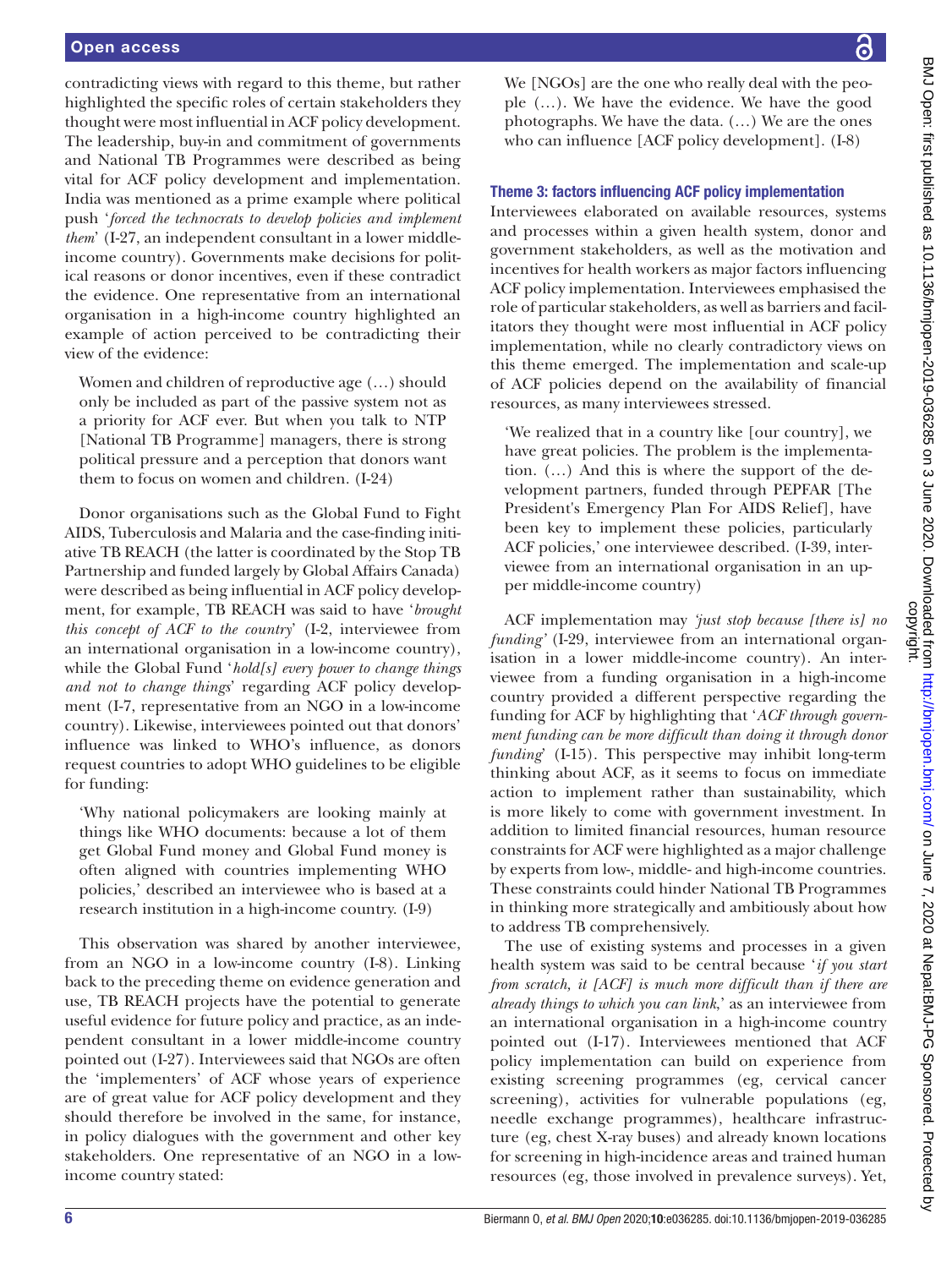pursuing synergies may be challenging due to the fragmentation of activities. In addition, the structure and financing of TB within a health system matters in terms of availability of resources:

'TB has tended to fall into the preventative [arm of the health system] and that has limited the availability for resources,' described an interviewee from a university in a high-income country. (I-32)

Processes including supportive supervision, monitoring and the use of standard operating procedures are critical for ACF policy implementation and are necessary to avoid corruption, interviewees discussed. In one country, the '*whole case-finding system collapsed along with the supervision*' (I-16, interviewee from an international organisation in a high-income country). Moreover, processes that strengthen communication with, engagement of and awareness raising among communities were described as instrumental for ACF policy implementation, for example, to help reduce stigma. One interviewee from a university in a high-income country mentioned how the community '*has started to advocate loudly for ACF services*'  $(I-20)$ .

Many interviewees underlined that donors influence the implementation of ACF policies in countries with no or insufficient domestic resources. '*The piper will determine what music you play*' (I-35, interviewee from an international organisation in a high-income country), which, again, highlights the power which donor organisations are perceived to have in influencing ACF policy implementation, and the possible resulting lack of a sense of policy ownership in some countries. Donors influence ACF policy implementation by setting targets for their funding recipients and pushing them towards reaching them. One interviewee from an international organisation in a high-income country described:

These targets that countries have set, that donors have set; people are very anxious (…) and that often means the easiest short cut is to do ACF, even if it is a little bit unethical or little bit using low specificity tools, so you have a little bit of over diagnosis. Donors are very comfortable with that. (I-24)

The consequences of implementing ACF under donor pressure are unclear and should be balanced against the unethical nature of inaction on the TB epidemic, but scale-up of inaccurate diagnostic strategies might lead to heightening the potential risks of ACF such as increasing false-positive diagnoses, as the interviewee mentioned.

ACF policy development and implementation depend on '*power plays plus push*', for instance, in a country with no written ACF policy, ACF was still being implemented because the National TB Programme manager was respected and able to push for it (I-29, interviewee from an international organisation in a lower middle-income country). The aforementioned pressure by politicians, donors and WHO may be seen as additional examples of '*power plays plus push*'. Many interviewees highlighted the

important role of power dynamics in ACF policy implementation. It seems crucial to be aware of such dynamics, while the use of evidence may help mitigate them. ACF policy implementation is in itself a balancing act, which power imbalances might negatively impact.

The motivation of health workers and volunteers is an important enabler for ACF policy implementation. These 'implementers' can be strongly motivated by their desire to help people, by understanding the benefit of ACF for communities, by receiving feedback on the outcomes of their work (eg, using performance indicators) and/or by feeling ownership of the ACF process, according to the interviewees. Financial and non-financial incentives (eg, salaries, transportation allowances, provision of motorbikes or mobile airtime) have a significant role in motivating health workers and volunteers to implement ACF as an outreach activity, interviewees discussed. Nevertheless, incentives can raise expectations and distort ACF policy implementation in the long term, for example, if government health workers are paid extra as part of an ACF project, they will also expect an extra pay for such activities in the future and for other work; another balancing act. While incentives should be in line with what a country could adopt later, they are often difficult or impossible for governments to sustain, an interviewee said.

# Theme 4: WHO guidelines on systematic screening

This theme focuses on stakeholders' perceptions of the WHO guidelines on systematic screening, the need for their contextualisation and suggestions for improving them. This theme elicited different views among stakeholders, which are described in the following.

The WHO guidelines on systematic screening are perceived positively by many, for instance, as a reference document when planning ACF activities as well as to put ACF on the agenda. Positive perceptions of the guidelines were described by interviewees from different countries, while negative perceptions were only voiced by interviewees in high-income countries. Such negative perceptions included the guidelines being vague, lacking information about the *how-to* of ACF and being unduly negative in terms of mentioning the risk of increasing false-positive diagnoses through ACF. Low-income countries may be more receptive to and reliant on WHO guidelines, while in a middle-income country '*you've got really serious domestic universities providing the formal policy evidence. And the country kind of says "Thanks but no thanks" to outside opinions. They are really driving their own decisions. WHO is really not consulted very much, if at all*,' a representative of a funding organisation in a high-income country described (I-15). An interviewee from an international organisation in a high-income country said:

When you have something that is so broad—and you're talking about ACF which can be so many different things—it's just very hard to have something that works the same way in different countries (…). I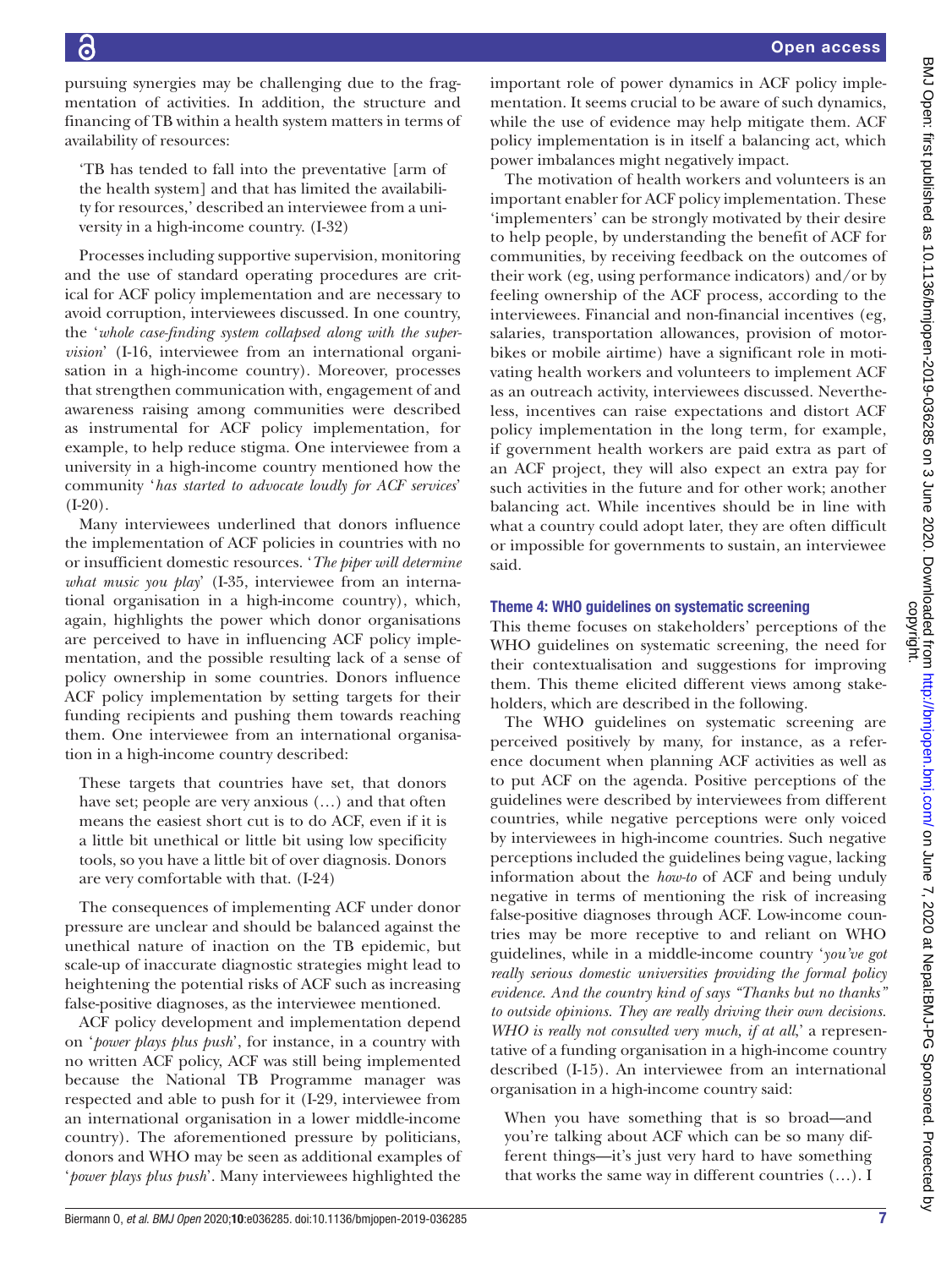think that's the main shortcoming around the guidance. (I-28)

Interviewees emphasised the necessity of contextualising the WHO guidelines on systematic screening, for example, depending on a country's income level, epidemiology and availability of diagnostic tools. One interviewee from a funding organisation in a high-income country pointed out that '*you just can't be as prescriptive and exact as you are in the more clinical guidelines*' (I-15), which seems like an important observation and reminder about the limitations that ACF policies will always have. According to the interviewees, contextualisation of guidelines can happen in a stepwise approach, for instance, a country pilots the use of a guideline before adopting and adapting it.

Review meetings with WHO and other partners can provide a platform for discussions around guideline adaptation, interviewees said. Yet, countries have faced challenges in contextualisation, for example, WHO recommends using chest X-ray which was too expensive in a country and could thus not be used. In another instance, WHO describes how contacts of an index patient with TB should provide their address, while individuals were hesitant to do so due to the stigma surrounding TB in the country. More support for the contextualisation of guidelines may be needed.

The interviewees suggested that the WHO guidelines for systematic screening must be updated based on new evidence, for instance, evidence from prevalence surveys, gender analyses, studies about specific risk groups (eg, drug users and indigenous populations) and what works and how, with regard to ACF. In this process, WHO should be aware of and avoid conflicts of interest, for example, by ensuring potential conflicts of interests are adequately declared and managed. This comment is in line with what an interviewee previously highlighted about the role of personal contacts to bridge the research–policy gap. These types of biases may undermine the integrity of the process and the resulting quality of guidelines and policies.

Some interviewees lamented that WHO can be paralysed by the need to use the strongest evidence available and suggested that the organisation should consider more programmatic, less scientifically rigorous data. One interviewee from a university in a high-income country described:

Usually we're relying very heavily on WHO for global policy using the GRADE approach [Grading of Recommendations Assessment, Development and Evaluation was developed for creating summaries of research evidence to help guide health decisionmaking. It is currently the most widely used tool for evaluating the quality of science, with more than 110 organisations endorsing the method.<sup>23</sup> with the PICO [P—Patient, Problem or Population; I—Intervention; C—Comparison, Control or Comparator; O—Outcome(s). The PICO process

or framework is a mnemonic used in evidence-based practice to frame and answer a clinical or healthcarerelated question. The PICO framework is also used to develop literature search strategies, eg, in systematic reviews. $^{24}$ ] and all that stuff. I think that's laudable, but sometimes I find that weird, subjected to the tyranny of the great process, and you don't make progress in smaller areas with a paucity of evidence. (I-21)

In addition, interviewees pointed out that WHO recommendations should be based on what *should* be done, not on what *can* be done. For example, countries (not WHO) have to be the ones to decide about their ability to pay for Xpert MTB/RIF as a diagnostic tool. This point of view illustrates a stark contrast to the contextualisation challenges mentioned above, for instance, where the use of X-ray was recommended, but, frustratingly, was unable to be applied in a country as it was not feasible to implement. Moreover, the WHO guidelines could be improved by not only describing the *what,* but the *how* of systematic screening including ACF, many interviewees said. One interviewee from an NGO in a low-income country suggested:

You can come up with different scenarios: 'If the context is this, then…', 'If the context is that, then…'. (…) Unless guidelines presents [the] 'how' better, (…) it's meaningless. (I-7)

### Theme 5: sustainability of ACF

The sustainability of ACF was a cross-cutting theme in this analysis. Interviewees elaborated on opportunities and challenges related to sustainability. *'TB is not a like smallpox or polio. It's a long-term sustainable (…) matter,'* an independent consultant in a lower middle-income country described. (I-27)

That is, even more perseverance and long-term thinking may be required to end TB. Interviewees expressed similar views and concerns regarding this theme. Interviewees highlighted that the interest in and leadership for ACF through the government and the National TB Programme are important for the sustainability of ACF. Additionally, the sustainability of ACF requires its integration in and funding through the given health system. An interviewee from an international organisation in a lowincome country described:

If this [ACF] were to be sustainable, it should start with the initiation of the NTP [National TB Programme]. (…) It has to be supported, facilitated, monitored. Because it is actually the NTP which later needs to uptake that. (I-2)

Many interviewees highlighted the important role of National TB Programmes. The sustainability of ACF may be restricted in places with frequent government and staff turnover, which makes it difficult to get long-term commitment for ACF from decision-makers, interviewees stressed. Of course, such turnover will affect areas beyond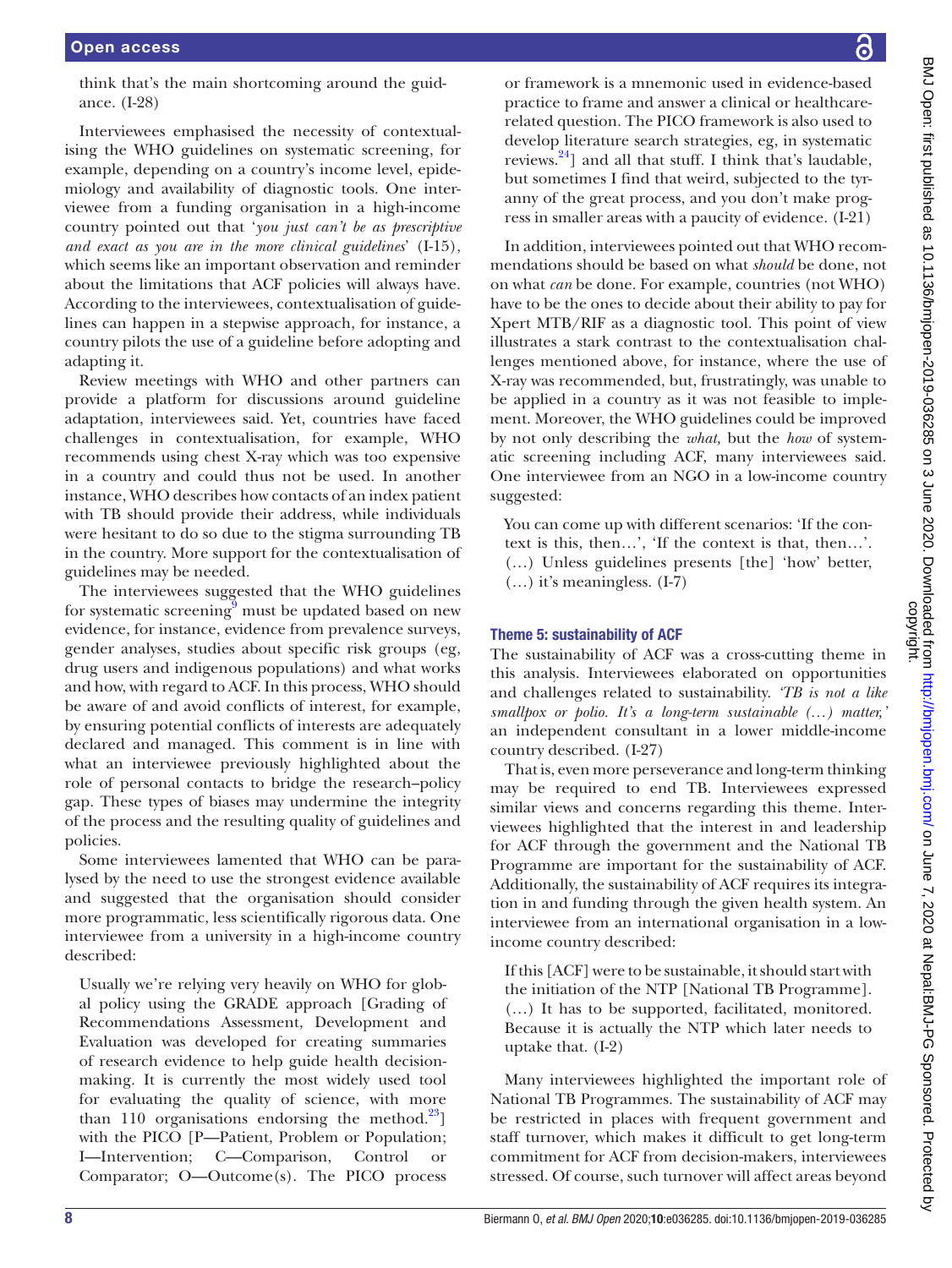ACF. Also, ACF cannot be sustainable, if it depends on donor funding. One interviewee from an international organisation in a high-income country summarised the situation as follows:

It [ACF] is difficult to sustain. Most of the activities that have been done for ACF have been project-based. (…) So, the Global Fund comes and says: 'Here is a pot of money for ACF for the next threeyears.' (…) And then USAID [United States Agency for International Development] comes (…). Or TB REACH (…). And people do it. But that's not a sustainable way of doing this and this should be part and parcel of routine programming. (I-35)

# **DISCUSSION**

In summary, this study highlighted experts' perceived need for different types of evidence for ACF policy development and implementation, and for stakeholder engagement to foster evidence use. Interviewees stressed the influence of government, donor and NGO stakeholders as influential players in ACF policy development. Such key stakeholders also influence ACF policy implementation, in addition to available systems and processes in a given health system and implementers' motivation and incentives. The WHO guidelines for systematic screening were said to face the innate challenge of covering the broad area of ACF in terms of target groups, settings and screening algorithms. Interviewees suggested that the guidelines could be improved by incorporating new and different types of evidence, by focusing on what *should* be done rather than what *can* be done and by providing examples of the *how* of ACF. Finally, for ACF to be sustainable, interviewees stressed the need for leadership for ACF, its integration into health systems and the transition from donor to government funding.

#### Building on a broad evidence base

Interviewees emphasised the need for a variety of evidence, such as impact and economic evaluations, operational and qualitative research. Qualitative evidence has proven essential in developing and implementing health policies including in low- and middle-income countries, for example, to prevent and treat malaria during pregnancy. $^{25}$  In the case of ACF, decision-makers may need qualitative evidence on, for instance, factors influencing participation in ACF or the retention of health workers. Likewise, qualitative evidence syntheses have emerged as an important approach to inform national and global health policy development and implementation<sup>26</sup> and could also be useful for improving future ACF policies.

# Making and implementing better ACF policies through stakeholder engagement

Successful ACF policy development and implementation necessitate stakeholder engagement, interviewees highlighted. Stakeholder engagement is an inclusive process

essential for achieving legitimate decisions, which are accepted by the population and conducive to effective implementation.<sup>27</sup> Specifically, interviewees stressed the importance of community engagement to enhance the implementation of ACF. Available evidence also shows the importance of community engagement and support for ACF implementation, for example, through collaboration with respected community leaders (ie, chiefs, civic leaders, village elders and counsellors)[.28 29](#page-10-22) In addition, familiarity with the community $30$  and community buy-in $31$ as well as community appreciation and respect through the engagement of community health workers was said to be important.<sup>32</sup> 33</sup> Stakeholder engagement is also relevant for the development of WHO guidelines at the global level, and their adaptation to the national or subnational levels, where a wide array of stakeholders with diverse sets of values should be involved.<sup>[34 35](#page-10-26)</sup>

# Moving from 'paralyzing' to 'empowering' WHO guidance

The interviewees had many suggestions for improving the WHO guidelines on systematic screening, $9$  questioning the appropriateness of only using the GRADE approach in the context of ACF. The WHO guidelines make graded recommendations about screening specific risk groups for TB, including three strong recommendations (screening in household contacts and other close contacts, people living with HIV and current and former workers in workplaces with silica exposure) and four conditional recommendations (screening among prisoners, in people with an untreated fibrotic lesion seen on chest X-ray, in settings where the TB prevalence in the general population is 100/100 000 population or higher, in geographically defined subpopulations with extremely high levels of undetected TB and other subpopulations that have very poor access to healthcare).<sup>9</sup> The conditionality makes decision-making in ACF complex by leaving recommendations open to interpretation. For instance, the conditionality may 'paralyze' decision-makers to move screening outside of health facilities, as ACF in many vulnerable groups is only conditionally recommended. However, despite conditional recommendations and 'low-quality' or 'very low-quality evidence' that all of the WHO's recommendations on systematic screening are based on,<sup>[9](#page-10-6)</sup> decision-makers must still act, either in deciding to implement or taking the decision not to. The Global Fund and TB REACH can provide guidance in interpreting the guidelines. Yet, countries should guarantee that these interpretations and adaptations are based on the local epidemiology, health system capacity, resources, feasibility, effects and economic impact, and so on. This would be paramount in order not to move away from the guidelines' original intention. Ensuring contin-uous monitoring and evaluation is therefore important.<sup>[36](#page-10-27)</sup> GRADE-Confidence in the Evidence from Reviews of Qualitative Research $37 \frac{38}{10}$  may be a useful resource for future global systematic TB screening guideline development. It has been developed to assess confidence in findings from qualitative evidence syntheses. Additionally,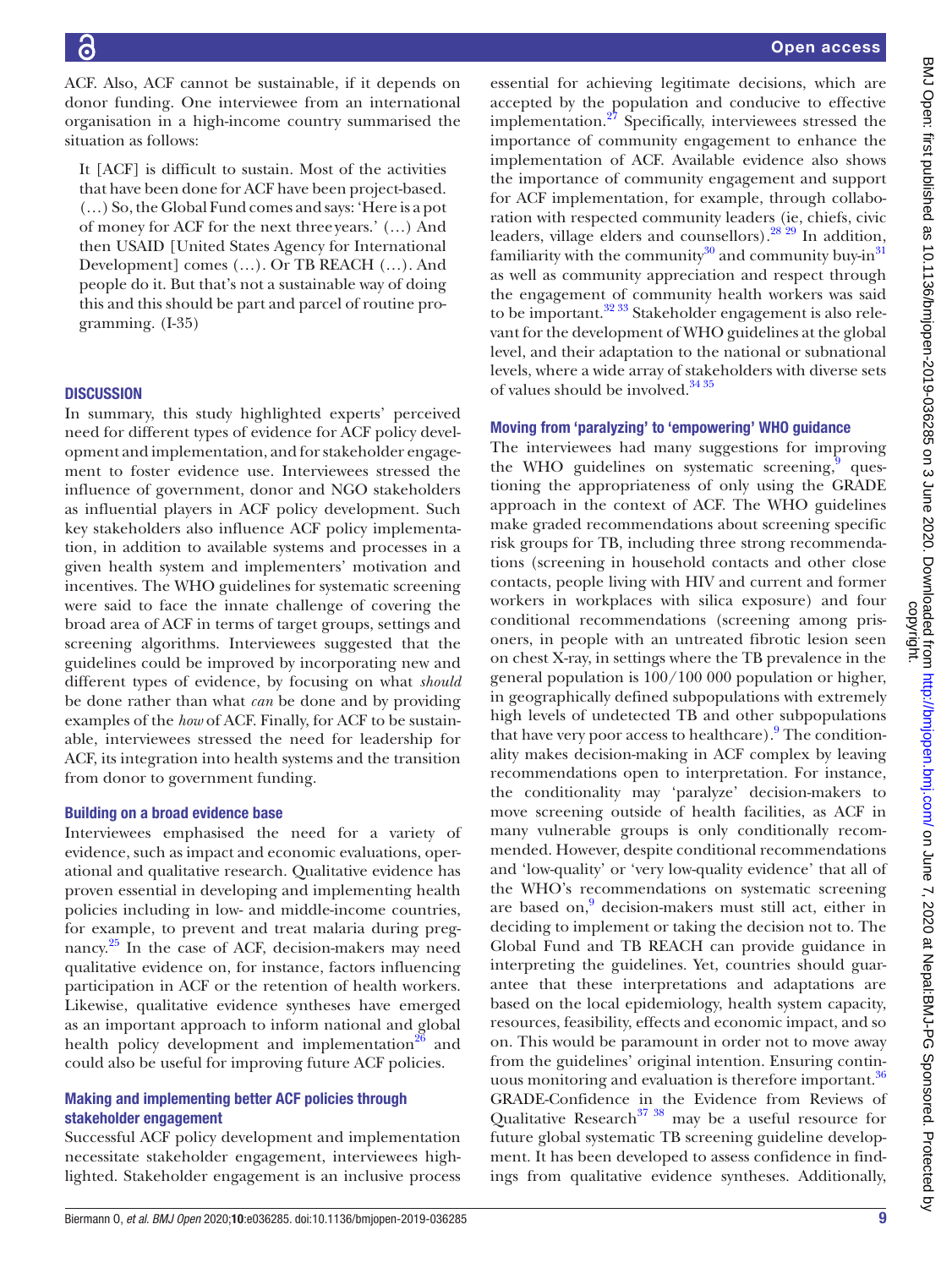#### Integrating ACF into health systems for sustainability

Interviewees underlined the need to integrate ACF into a given health system for it to be sustainable. Such integration may start with an assessment of the given health system context to understand available structures (eg, infrastructure, budget structure and trained human resources) and processes (eg, supportive supervision and monitoring). Interviewees described these resources as being paramount to link to and build on. The fact that participants highlighted the need for health system integration, which seems to be relevant for any health intervention, may indicate that such integration cannot be taken for granted and/or might not always occur in ACF. It is important to acknowledge that 'integration' may describe a variety of organisational arrangements across different settings.<sup>40</sup> Additionally, in many low-income countries, interventions generally operate through a complex patchwork of arrangements, rather than through totally stand-alone or totally integrated approaches.<sup>[41](#page-11-2)</sup>

To embed ACF into health systems, available systems for outreach and health promotion,<sup>4</sup> laboratory networks<sup>42</sup> and free services $43$  have been highlighted. Moreover, given the importance of community health workers for implementing ACF, their integration into the health system has been emphasised. $44\frac{45}{5}$  Importantly, the collaboration between various actors has been described as key for sustainable ACF implementation. The latter includes collaboration between public health practitioners and clinicians, $46$  district TB teams and government health staff, $47$ healthcare staff and community health workers.<sup>3044</sup> Moreover, collaboration between HIV and TB sectors,<sup>48</sup> with laboratory staff<sup> $44$ </sup> and with community organisations<sup> $48\frac{49}{2}$ </sup> has been described as important. Government, National TB Programmes, WHO and donors, whose key roles in ACF policy development and implementation have been described by the interviewees, should contribute to the long-term thinking and long-term action related to ACF and towards ending TB. Murphy and Fafard $50$  emphasise that only a mix of appropriate evidence, key stakeholders, processes and structures would be a solution for evidenceinformed policy development and implementation.

#### Future research

Implementation research that sheds light on what works for whom and under which conditions may be particularly helpful to answer some of the *how* questions which our study exposed. Moreover, operational research that uses available local data, for example, on TB notifications, may help inform local decision-making around ACF. Finally, mixed methods studies can help explore the complexity of ACF policy development and implementation in the

future, as they have the potential to both increase contextual understanding and reduce biases.

# Strengths and limitations

While the available evidence in this area often focuses on ACF policy implementation, $51$  this study fills important knowledge gaps by identifying factors influencing ACF policy development and characterising evidence use in ACF policy development and implementation, from the perspective of experts in the field. Moreover, this study offers an increased understanding of donor organisations' influence on ACF policy processes. The number and diverse range of experts involved in this study, as well as the member checking carried out, increase the study's trustworthiness, including its confirmability and transferability. $20$  The transferability of this study's results may be limited given that only a minority of the experts were from low- and middle-income countries (38%; 15 out of 39 experts). Nevertheless, all had working experience from low- and middle-income countries. Seven of the interviews with experts from low- and middleincome countries were conducted with experts from Nepal. Though all of them have different affiliations, their perspectives may be over-represented. The results may furthermore be limited as an even smaller minority were women (18%; 7 out of 39 experts). The gender bias reflects the lack of gender parity in leadership positions in the field of global health. $52$  We did not systematically conduct analyses by stakeholder group but described the patterns we observed and highlighted the affiliations of interviewees quoted.

#### **CONCLUSION**

Based on a variety of experts' perspectives, we generated new insights on ACF policy processes, in particular regarding facilitators for and barriers to ACF policy development, evidence need and use, and donor organisations' influence. Still, we know little about *how* to strengthen those facilitators, *how* to overcome those barriers and *how* to strengthen research use. Bringing together these different views creates a more comprehensive picture of ACF policy development and implementation today and indicates ways to strengthen such processes in the future: national and global ACF policy development and implementation can be improved by broadening stakeholder engagement and ownership; from decision-makers at the Ministry of Health to community leaders and members. Meanwhile, using diverse evidence to inform ACF policy development and implementation could mitigate the *'power plays plus push'* that might otherwise disrupt and mislead these policy processes. Our findings complement the existing evidence base and can inform future national and global ACF policy processes.

#### Author affiliations

<sup>1</sup>Global Public Health, Karolinska Institutet, Stockholm, Sweden <sup>2</sup>New Social Research and Global Health and Development, Faculty of Social Sciences, Tampere University, Tampere, Finland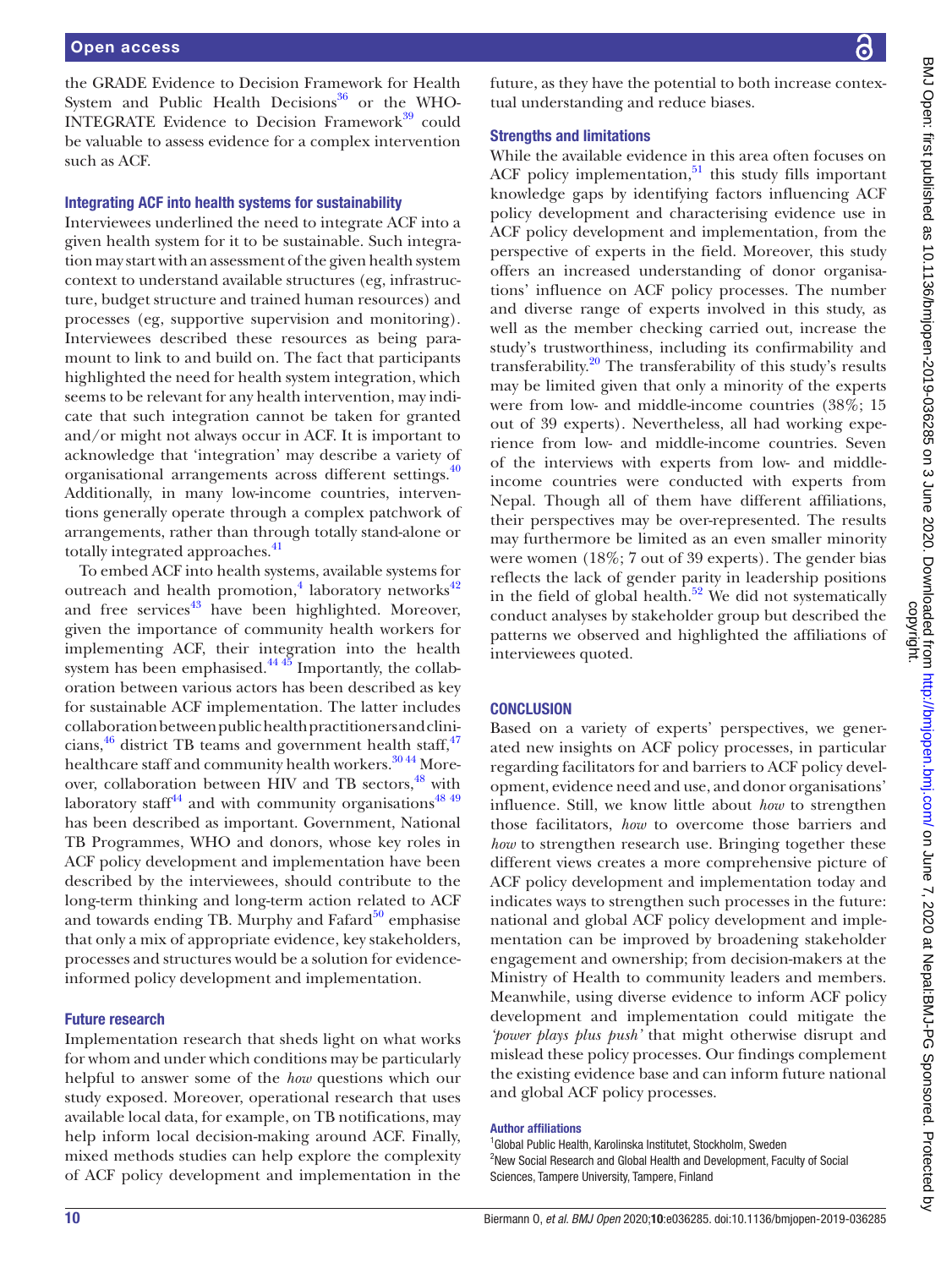<sup>3</sup>Department of Clinical Sciences, Liverpool School of Tropical Medicine, Liverpool, UK

4 Birat Nepal Medical Trust, Kathmandu, Nepal

<sup>5</sup>Research School of Population Health, College of Health and Medicine, Australian National University, Canberra, New South Wales, Australia

#### Twitter Olivia Biermann [@olibiermann](https://twitter.com/olibiermann)

Acknowledgements The authors thank the interviewees who generously shared their time to participate in the study. The authors also thank Jenny Siméus, writing instructor at Karolinska Institutet University Library, for her valuable feedback in writing this manuscript.

Contributors OB, KL, MC and KV conceived the study. OB developed the interview guides, which KL, MC and KV provided feedback on. OB conducted all interviews, coded them and developed an analytical framework. OB revised the coding and the analytical framework based on SA and KV's input. OB charted the data into a framework matrix, which SA and KV provided feedback on. OB interpreted the data writing memos for each study theme, and discussed these with SA, KL and KV. All authors read and approved the final manuscript.

Funding This work was supported by the EU-Horizon 2020-funded IMPACT-TB project (grant 733174), from which OB, KL and MC are partly funded. KV is supported by a Sidney Sax Early Career Fellowship from the Australian National Health and Medical Research Council (GNT1121611).

Competing interests None declared.

Patient and public involvement Patients and/or the public were not involved in the design, or conduct, or reporting, or dissemination plans of this research.

Patient consent for publication Not required.

Ethics approval This study has been approved by the Swedish Ethical Review Authority (Regionala Etikprövningsnämnden) in Stockholm (reference: 2017/2281- 31/2). Participants received information about the study and provided written informed consent.

Provenance and peer review Not commissioned; externally peer reviewed.

Data availability statement All data relevant to the study are included in the article or uploaded as supplementary information. The data generated and/or analysed in the study are not publicly available due to participant anonymity.

Open access This is an open access article distributed in accordance with the Creative Commons Attribution 4.0 Unported (CC BY 4.0) license, which permits others to copy, redistribute, remix, transform and build upon this work for any purpose, provided the original work is properly cited, a link to the licence is given, and indication of whether changes were made. See: [https://creativecommons.org/](https://creativecommons.org/licenses/by/4.0/) [licenses/by/4.0/.](https://creativecommons.org/licenses/by/4.0/)

#### ORCID iD

Olivia Biermann <http://orcid.org/0000-0002-5978-0211>

# **REFERENCES**

- <span id="page-10-1"></span><span id="page-10-0"></span>1 WHO. *Global TB report*. Geneva: World Health Organization, 2019. 2 Storla DG, Yimer S, Bjune GA. A systematic review of delay in the diagnosis and treatment of tuberculosis. *[BMC Public Health](http://dx.doi.org/10.1186/1471-2458-8-15)* 2008;8:15.
- 3 Corbett EL, Bandason T, Duong T, *et al*. Comparison of two active case-finding strategies for community-based diagnosis of symptomatic smear-positive tuberculosis and control of infectious tuberculosis in Harare, Zimbabwe (DETECTB): a cluster-randomised trial. *[Lancet](http://dx.doi.org/10.1016/S0140-6736(10)61425-0)* 2010;376:1244–53.
- <span id="page-10-29"></span>4 Lönnroth K, Corbett E, Golub J, *et al*. Systematic screening for active tuberculosis: rationale, definitions and key considerations. *[Int J](http://dx.doi.org/10.5588/ijtld.12.0797)  [Tuberc Lung Dis](http://dx.doi.org/10.5588/ijtld.12.0797)* 2013;17:289–98.
- <span id="page-10-2"></span>5 WHO. *The end TB strategy. global strategy and targets for tuberculosis prevention, care and control after 2015*. Geneva: World Health Organization, 2015.
- <span id="page-10-3"></span>6 UN. *Transforming our world: the 2030 agenda for sustainable development*. USA, New York: United Nations, 2015.
- <span id="page-10-4"></span>7 WHO. Ministerial conference on TB, 2017. Available: [https://www.](https://www.who.int/mediacentre/events/2017/ministerial-conference-tb/en/) [who.int/mediacentre/events/2017/ministerial-conference-tb/en/](https://www.who.int/mediacentre/events/2017/ministerial-conference-tb/en/) [Accessed 22 Oct 2019].
- <span id="page-10-5"></span>8 UN. *Political declaration of the high-level meeting of the general assembly on the fight against tuberculosis*. USA, New York: United Nations, 2018.
- <span id="page-10-6"></span>9 WHO. *Systematic screening for active tuberculosis: principles and recommendations*. Geneva: World Health Organization, 2013.
- <span id="page-10-7"></span>10 Eang MT, Satha P, Yadav RP, *et al*. Early detection of tuberculosis through community-based active case finding in Cambodia. *[BMC](http://dx.doi.org/10.1186/1471-2458-12-469)  [Public Health](http://dx.doi.org/10.1186/1471-2458-12-469)* 2012;12:469.
- 11 Tyler PJ. The Celluloid Strip' mass screening for tuberculosis in New South Wales, 1950-1975. *J proc R Soc NSW* 2003;136:29–43.
- <span id="page-10-8"></span>12 Kranzer K, Afnan-Holmes H, Tomlin K, *et al*. The benefits to communities and individuals of screening for active tuberculosis disease: a systematic review. *[Int J Tuberc Lung Dis](http://dx.doi.org/10.5588/ijtld.12.0743)* 2013;17:432–46.
- <span id="page-10-9"></span>13 Blok L, Sahu S, Creswell J, *et al*. Comparative meta-analysis of tuberculosis contact investigation interventions in eleven high burden countries. *[PLoS One](http://dx.doi.org/10.1371/journal.pone.0119822)* 2015;10:e0119822.
- 14 Creswell J, Codlin AJ, Andre E, *et al*. Results from early programmatic implementation of Xpert MTB/RIF testing in nine countries. *[BMC Infect Dis](http://dx.doi.org/10.1186/1471-2334-14-2)* 2014a;14:2.
- 15 Creswell J, Sahu S, Blok L, *et al*. A multi-site evaluation of innovative approaches to increase tuberculosis case notification: summary results. *[PLoS One](http://dx.doi.org/10.1371/journal.pone.0094465)* 2014b;9:e94465.
- <span id="page-10-10"></span>16 WHO. *Implementing the end TB strategy: the essentials*. Geneva: World Health Organization, 2015b.
- <span id="page-10-11"></span>17 Ritchie J, Lewis J. *Qualitative research practice – a guide for social science students and researchers*. London: SAGE Publications, 2003.
- <span id="page-10-12"></span>18 Tong A, Sainsbury P, Craig J. Consolidated criteria for reporting qualitative research (COREQ): a 32-item checklist for interviews and focus groups. *[Int J Qual Health Care](http://dx.doi.org/10.1093/intqhc/mzm042)* 2007;19:349–57.
- <span id="page-10-13"></span>19 World Bank. Classifying countries by income. Available: [https://](https://datatopics.worldbank.org/world-development-indicators/stories/the-classification-of-countries-by-income.html) [datatopics.worldbank.org/world-development-indicators/stories/the](https://datatopics.worldbank.org/world-development-indicators/stories/the-classification-of-countries-by-income.html)[classification-of-countries-by-income.html](https://datatopics.worldbank.org/world-development-indicators/stories/the-classification-of-countries-by-income.html) [Accessed 30 Nov 2019].
- <span id="page-10-14"></span>20 Lincoln G, Lincoln YS, Guba EG, *et al*. *Newbury park*. CA: Sage Publications, 1985.
- <span id="page-10-15"></span>21 Malterud K, Siersma VD, Guassora AD. Sample size in qualitative interview studies: guided by information power. *[Qual Health Res](http://dx.doi.org/10.1177/1049732315617444)* 2016;26:1753–60.
- <span id="page-10-16"></span>22 Gale NK, Heath G, Cameron E, *et al*. Using the framework method for the analysis of qualitative data in multi-disciplinary health research. *[BMC Med Res Methodol](http://dx.doi.org/10.1186/1471-2288-13-117)* 2013;13:117.
- <span id="page-10-17"></span>23 BMJ Best Practice.. What is GRADE? Available: [https://bestpractice.](https://bestpractice.bmj.com/info/toolkit/learn-ebm/what-is-grade/) [bmj.com/info/toolkit/learn-ebm/what-is-grade/](https://bestpractice.bmj.com/info/toolkit/learn-ebm/what-is-grade/) [Accessed 24 Oct 2019].
- <span id="page-10-18"></span>24 University of Illinois at Chicago. What is the PICO model.. Available: <https://researchguides.uic.edu/c.php?g=252338&p=3954402> [Accessed 24 Oct 2019].
- <span id="page-10-19"></span>25 Pell C, Straus L, Andrew EVW, *et al*. Social and cultural factors affecting uptake of interventions for malaria in pregnancy in Africa: a systematic review of the qualitative research. *[PLoS One](http://dx.doi.org/10.1371/journal.pone.0022452)* 2011;6:e22452.
- <span id="page-10-20"></span>26 WHO. *WHO handbook for guideline development*. 2 edn. Geneva: World Health Organization, 2014.
- <span id="page-10-21"></span>27 Daniels N. Accountability for reasonableness. *[BMJ](http://dx.doi.org/10.1136/bmj.321.7272.1300)* 2000;321:1300–1.
- <span id="page-10-22"></span>28 Karki B, Kittel G, Bolokon I, *et al*. Active community-based case finding for tuberculosis with limited resources. *[Asia Pac J Public](http://dx.doi.org/10.1177/1010539516683497)  [Health](http://dx.doi.org/10.1177/1010539516683497)* 2017;29:17–27.
- 29 Kerrigan D, West N, Tudor C, *et al*. Improving active case finding for tuberculosis in South Africa: informing innovative implementation approaches in the context of the Kharitode trial through formative research. *[Health Res Policy Syst](http://dx.doi.org/10.1186/s12961-017-0206-8)* 2017;15:42.
- <span id="page-10-23"></span>30 Lorent N, Choun K, Malhotra S, *et al*. Challenges from tuberculosis diagnosis to care in community-based active case finding among the urban poor in Cambodia: a mixed-methods study. *[PLoS One](http://dx.doi.org/10.1371/journal.pone.0130179)* 2015;10:e0130179.
- <span id="page-10-24"></span>31 Cook VJ, Shah L, Gardy J. Modern contact investigation methods for enhancing tuberculosis control in Aboriginal communities. *[Int J](http://dx.doi.org/10.3402/ijch.v71i0.18643)  [Circumpolar Health](http://dx.doi.org/10.3402/ijch.v71i0.18643)* 2012;71:18643.
- <span id="page-10-25"></span>32 Adejumo AO, Azuogu B, Okorie O, *et al*. Community referral for presumptive TB in Nigeria: a comparison of four models of active case finding. *[BMC Public Health](http://dx.doi.org/10.1186/s12889-016-2769-7)* 2016;16:177.
- 33 Yassin MA, Datiko DG, Tulloch O, *et al*. Innovative community-based approaches doubled tuberculosis case notification and improve treatment outcome in southern Ethiopia. *[PLoS One](http://dx.doi.org/10.1371/journal.pone.0063174)* 2013;8:e63174.
- <span id="page-10-26"></span>Tantivess S. Tangcharoensathien V. Coverage decisions and the court: a public health perspective on glucosamine reimbursement in Thailand. *[Health Syst Reform](http://dx.doi.org/10.1080/23288604.2016.1128514)* 2016;2:106–11.
- 35 Baltussen R, Jansen MPM, Bijlmakers L, *et al*. Value assessment frameworks for HTA agencies: the organization of evidence-informed deliberative processes. *[Value Health](http://dx.doi.org/10.1016/j.jval.2016.11.019)* 2017;20:256–60.
- <span id="page-10-27"></span>36 Moberg J, Oxman AD, Rosenbaum S, *et al*. The GRADE evidence to decision (ETD) framework for health system and public health decisions. *[Health Res Policy Syst](http://dx.doi.org/10.1186/s12961-018-0320-2)* 2018;16:45.
- <span id="page-10-28"></span>37 GRADE-CERQual Project Group. *Applying GRADE-CERQual to qualitative evidence synthesis findings*. London: Implementation